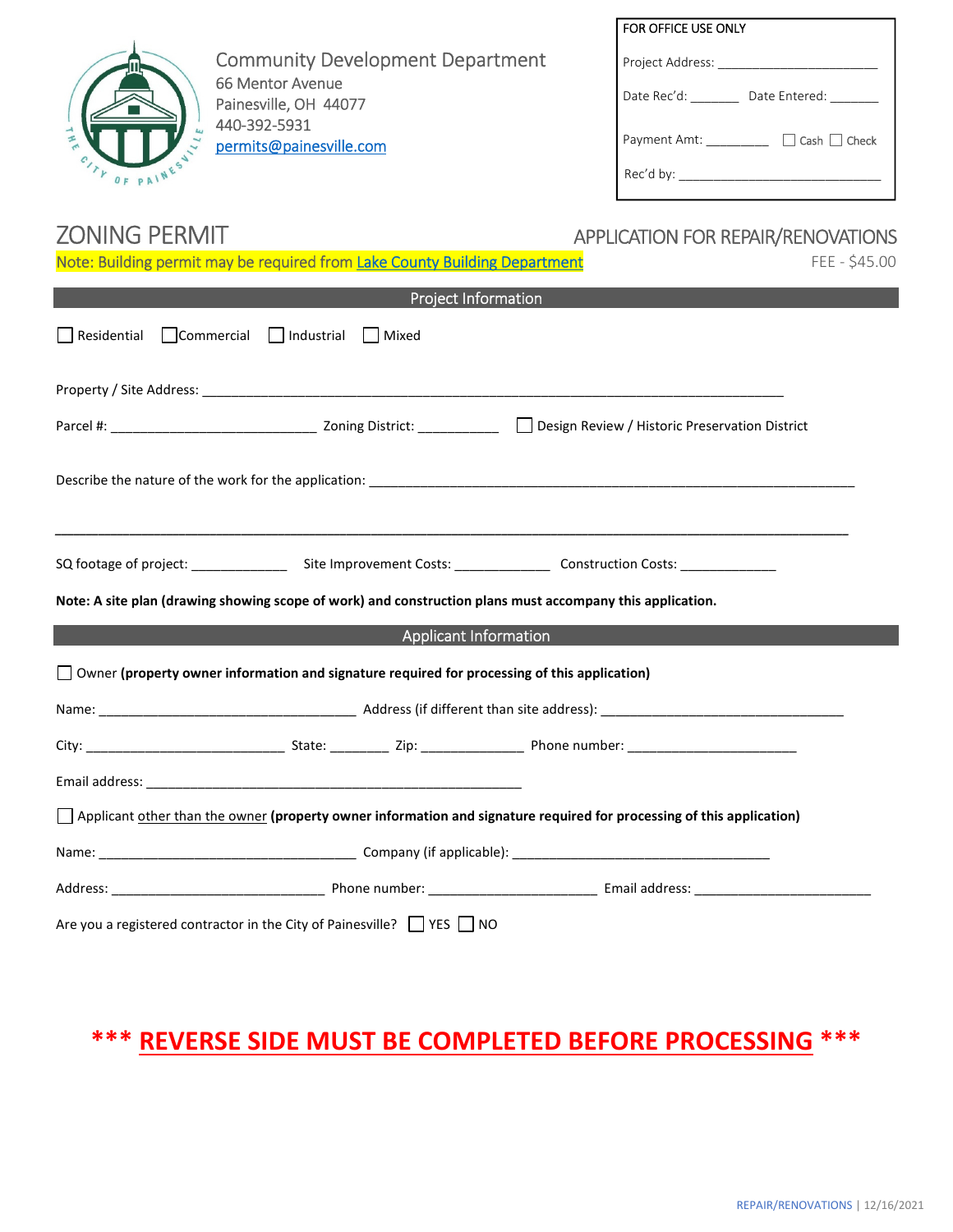| <b>Contractor Information</b>                                                                                                                                                        |  |  |  |  |
|--------------------------------------------------------------------------------------------------------------------------------------------------------------------------------------|--|--|--|--|
| General/Builder Are you a registered contractor in the City of Painesville? TYES NO Registration #: ________________                                                                 |  |  |  |  |
|                                                                                                                                                                                      |  |  |  |  |
|                                                                                                                                                                                      |  |  |  |  |
| Electrical Are you a registered contractor in the City of Painesville? TYES NO Registration #: The You are registered contractor in the City of Painesville? TYES NO Registration #: |  |  |  |  |
|                                                                                                                                                                                      |  |  |  |  |
|                                                                                                                                                                                      |  |  |  |  |
| Sewer Builder Are you a registered contractor in the City of Painesville? THES THO Registration #:                                                                                   |  |  |  |  |
|                                                                                                                                                                                      |  |  |  |  |
| □ Plumbing Are you a registered contractor in the City of Painesville? □ YES □ NO Registration #:                                                                                    |  |  |  |  |
|                                                                                                                                                                                      |  |  |  |  |
| □ Other Are you a registered contractor in the City of Painesville? □ YES □ NO Registration #:                                                                                       |  |  |  |  |
|                                                                                                                                                                                      |  |  |  |  |

#### Applicant Certification

**I/we hereby agree to conform to the City of Painesville Ordinances and have read all accompanying documentation attached to this application. I also hereby certify that all statements made on this application are true and complete and that I have a legal right to make this application or to possess a written power of attorney on the above premises. I understand that issuance of this permit is for zoning only and shall not be construed as a building permit for projects.** 

| Applicant Signature:                                                            | Date. |
|---------------------------------------------------------------------------------|-------|
| Owner Signature:                                                                | Date: |
| (required if person <b>other than the owner</b> is submitting this application) |       |